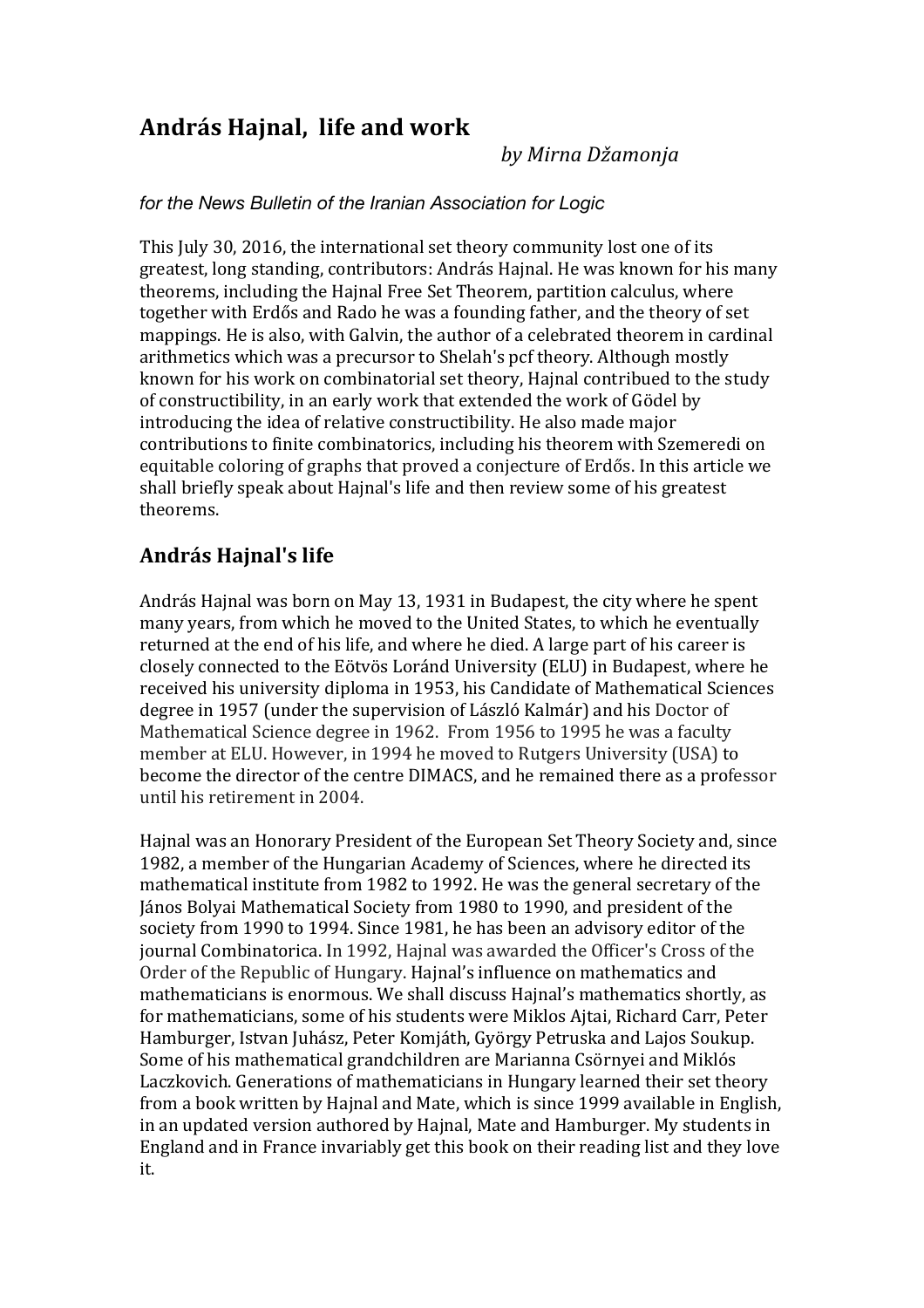The writer of these lines did not have the chance to co-author a paper with Hajnal, but we were good friends and colleagues. I saw him regularly at Rutgers, where I was a frequent visitor and I had the honour to speak at the 1999 MAMLS conference at Rugers which was devoted to Hajnal. We were sad at that conference since it was known that he had been diagnosed with lung cancer. But, in spite of the odds, he made it! He fully recovered and a happy '80th birthday of Hajnal' conference was held at Rutgers in 2011. In 2007 my mother was diagnosed with lung cancer and I asked András for advice and contacts. He generously shared all he knew, but unfortnately it did not work neither for my Mum, who died in 2009, nor for Hajnal's own wife Emilia who died of lung cancer in 2015. I wrote to him 'You had such a wonderful life together and were an example of a couple whose love lasted a lifetime.' I have heard that András was no longer the same after she died, and he left us too, suddenly, of a heart attack. The last correspondance we had dates from 1st of July 2016, just a few weeks before his death, when we discussed the compactness of the chromatic number of graphs. Although he claimed the he was slower than before. I found him totally up to it and I am sorry that we could not continue these discussions later.

Emilia and András had one son, Peter, who is a very successful scientist in his own right.

## **Hajnal's Mathematics**

All together, Hajnal published over 155 papers and four books. One of the books is a celebrated bible of the partition calculus, "Combinatorial set theory. Partition relations for cardinals", co-authored with Erdős, Maté and Rado. Another one is the book "Set Theory" which we mentioned above (in Hungarian and in English) and, in addition, he wrote a school manual on graph theory for school children. He also edited 7 volumes of mathematical papers. Hajnal's papers were written in three different languages: Hungarian, German and English. A complete list of Hajnal's papers is available on his web page at https://www.renyi.hu/~ahajnal/hajnalpu.pdf We refer to this publication list for references.

The first association that Hajnal's name gives us is the combinatorial set theory, including his many papers with Paul Erdős. But his first work was on something entirely different: in his Ph.D. thesis in 1961 (but already announced in 1956) he introduced the models  $L(A)$  and proved that if  $\kappa$  is a regular cardinal and A is a subset of  $\kappa^+$ , then ZFC and  $2^k = \kappa^+$  hold in  $L(A)$ . This can be applied to prove relative consistency results: e.g., if  $2^{\kappa}$ <sub>0</sub> =  $\kappa$ <sub>2</sub> is consistent then so is  $2^{\kappa}$ <sub>0</sub> =  $\kappa$ <sub>2</sub> and  $2<sup>κ</sup>$ <sub>1</sub> =  $<sup>κ</sup>$ <sub>2</sub>. This was before the invention of forcing which gave a tool for proving</sup> such consistency results.

Moving on, we quickly arrive, in 1961 (paper 12 on his list of publications), to the celebrated Hajnal's free set theorem. Suppose that we have a set  $S$  of size  $\kappa$ , a cardinal  $\lambda$  and a function f:S $\rightarrow$ [S]< $\lambda$ . A subset S' of S is *free* if for every X,Y in S' we have that X does not belong to  $f(Y)$  and vice versa. Ruziewicz had conjectured that in this situation there must be a free set of size  $\lambda$ . Continuing a line of partial